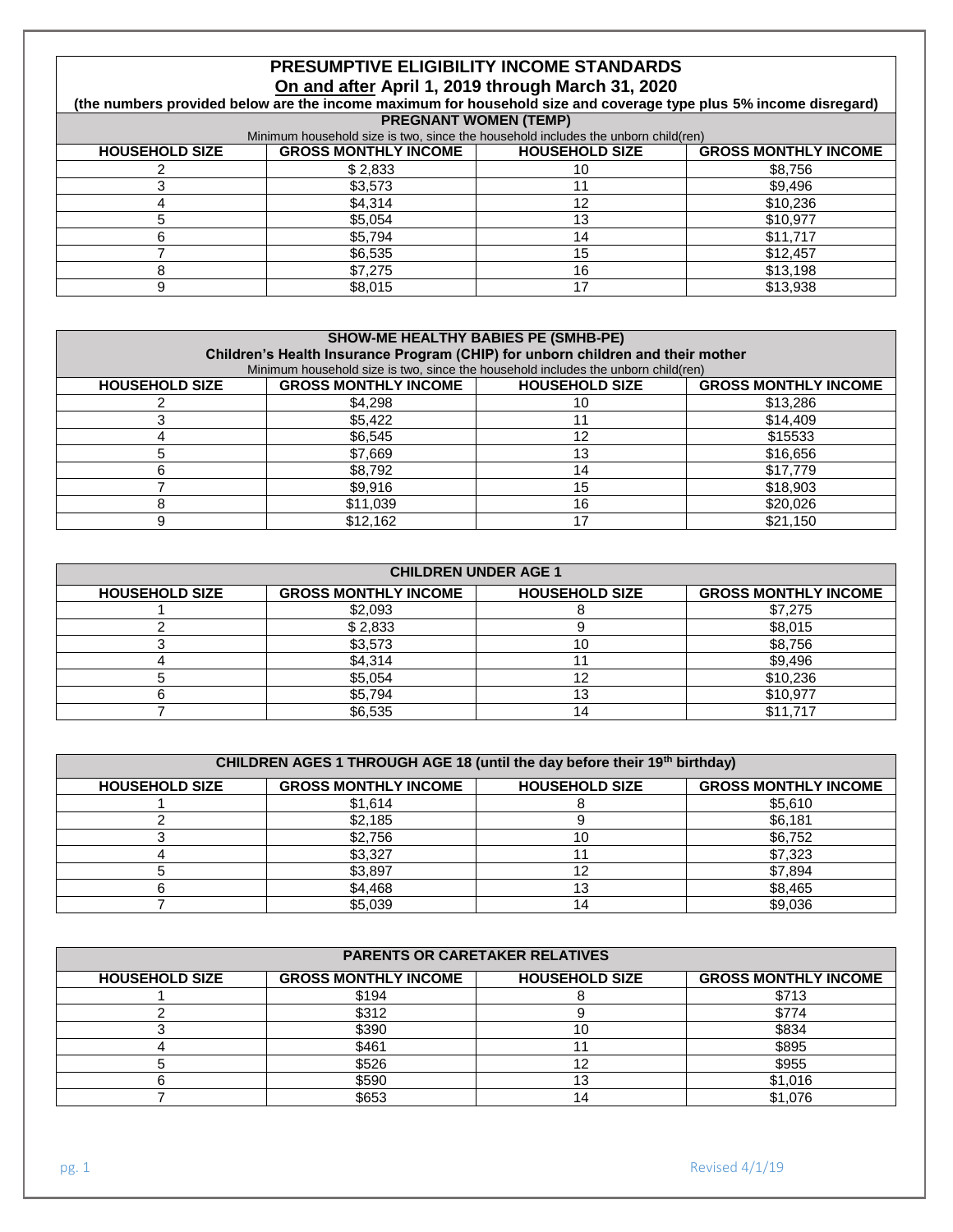# **PRESUMPTIVE ELIGIBILITY INCOME STANDARDS On and after April 1, 2018 through March 31, 2019**

**(the numbers provided below are the income maximum for household size and coverage type plus 5% income disregard) PREGNANT WOMEN (TEMP)**

| Minimum household size is two, since the household includes the unborn child (ren) |                             |                       |                             |
|------------------------------------------------------------------------------------|-----------------------------|-----------------------|-----------------------------|
| <b>HOUSEHOLD SIZE</b>                                                              | <b>GROSS MONTHLY INCOME</b> | <b>HOUSEHOLD SIZE</b> | <b>GROSS MONTHLY INCOME</b> |
|                                                                                    | \$2.758                     |                       | \$8,546                     |
|                                                                                    | \$3,481                     |                       | \$9,270                     |
|                                                                                    | \$4.205                     |                       | \$9.994                     |
|                                                                                    | \$4.928                     |                       | \$10,717                    |
|                                                                                    | \$5,652                     |                       | \$11.441                    |
|                                                                                    | \$6.376                     |                       | \$12.164                    |
|                                                                                    | \$7.099                     | 16                    | \$12,888                    |
|                                                                                    | \$7,823                     |                       | \$13,612                    |

#### **SHOW-ME HEALTHY BABIES PE (SMHB-PE)**

| Children's Health Insurance Program (CHIP) for unborn children and their mother |                                                                                   |                       |                             |
|---------------------------------------------------------------------------------|-----------------------------------------------------------------------------------|-----------------------|-----------------------------|
|                                                                                 | Minimum household size is two, since the household includes the unborn child(ren) |                       |                             |
| <b>HOUSEHOLD SIZE</b>                                                           | <b>GROSS MONTHLY INCOME</b>                                                       | <b>HOUSEHOLD SIZE</b> | <b>GROSS MONTHLY INCOME</b> |
|                                                                                 | \$4.184                                                                           |                       | \$12,968                    |
|                                                                                 | \$5.282                                                                           |                       | \$14,066                    |
|                                                                                 | \$6,380                                                                           |                       | \$15.164                    |
|                                                                                 | \$7.478                                                                           |                       | \$16,262                    |
|                                                                                 | \$8,576                                                                           |                       | \$17,360                    |
|                                                                                 | \$9,674                                                                           | 15                    | \$18,458                    |
|                                                                                 | \$10,772                                                                          | 16                    | \$19.556                    |
|                                                                                 | \$11,870                                                                          |                       | \$20.654                    |

| <b>CHILDREN UNDER AGE 1</b> |                             |                       |                             |
|-----------------------------|-----------------------------|-----------------------|-----------------------------|
| <b>HOUSEHOLD SIZE</b>       | <b>GROSS MONTHLY INCOME</b> | <b>HOUSEHOLD SIZE</b> | <b>GROSS MONTHLY INCOME</b> |
|                             | \$2,034                     |                       | \$7,823                     |
|                             | \$2,758                     | 10                    | \$8,546                     |
|                             | \$3,481                     |                       | \$9,270                     |
|                             | \$4,205                     | 12                    | \$9,994                     |
|                             | \$4,928                     | 13                    | \$10,717                    |
|                             | \$5,652                     | 14                    | \$11,441                    |
|                             | \$6,376                     | 15                    | \$12,164                    |
|                             | \$7,099                     | 16                    | \$12,888                    |

| CHILDREN AGES 1 THROUGH AGE 18 (until the day before their 19th birthday) |                             |                       |                             |
|---------------------------------------------------------------------------|-----------------------------|-----------------------|-----------------------------|
| <b>HOUSEHOLD SIZE</b>                                                     | <b>GROSS MONTHLY INCOME</b> | <b>HOUSEHOLD SIZE</b> | <b>GROSS MONTHLY INCOME</b> |
|                                                                           | \$1,569                     |                       | \$5,475                     |
|                                                                           | \$2.127                     |                       | \$6,033                     |
|                                                                           | \$2,685                     | 10                    | \$6,591                     |
|                                                                           | \$3,243                     |                       | \$7,149                     |
|                                                                           | \$3,801                     | 10                    | \$7,707                     |
|                                                                           | \$4,359                     | 13                    | \$8,265                     |
|                                                                           | \$4.917                     | 14                    | \$8,823                     |

| <b>PARENTS OR CARETAKER RELATIVES</b> |                             |                       |                             |  |
|---------------------------------------|-----------------------------|-----------------------|-----------------------------|--|
| <b>HOUSEHOLD SIZE</b>                 | <b>GROSS MONTHLY INCOME</b> | <b>HOUSEHOLD SIZE</b> | <b>GROSS MONTHLY INCOME</b> |  |
|                                       | \$192                       |                       | \$709                       |  |
|                                       | \$310                       |                       | \$769                       |  |
|                                       | \$388                       |                       | \$829                       |  |
|                                       | \$458                       |                       | \$889                       |  |
|                                       | \$523                       |                       | \$949                       |  |
|                                       | \$586                       | 13                    | \$1,009                     |  |
|                                       | \$649                       |                       | \$1,069                     |  |